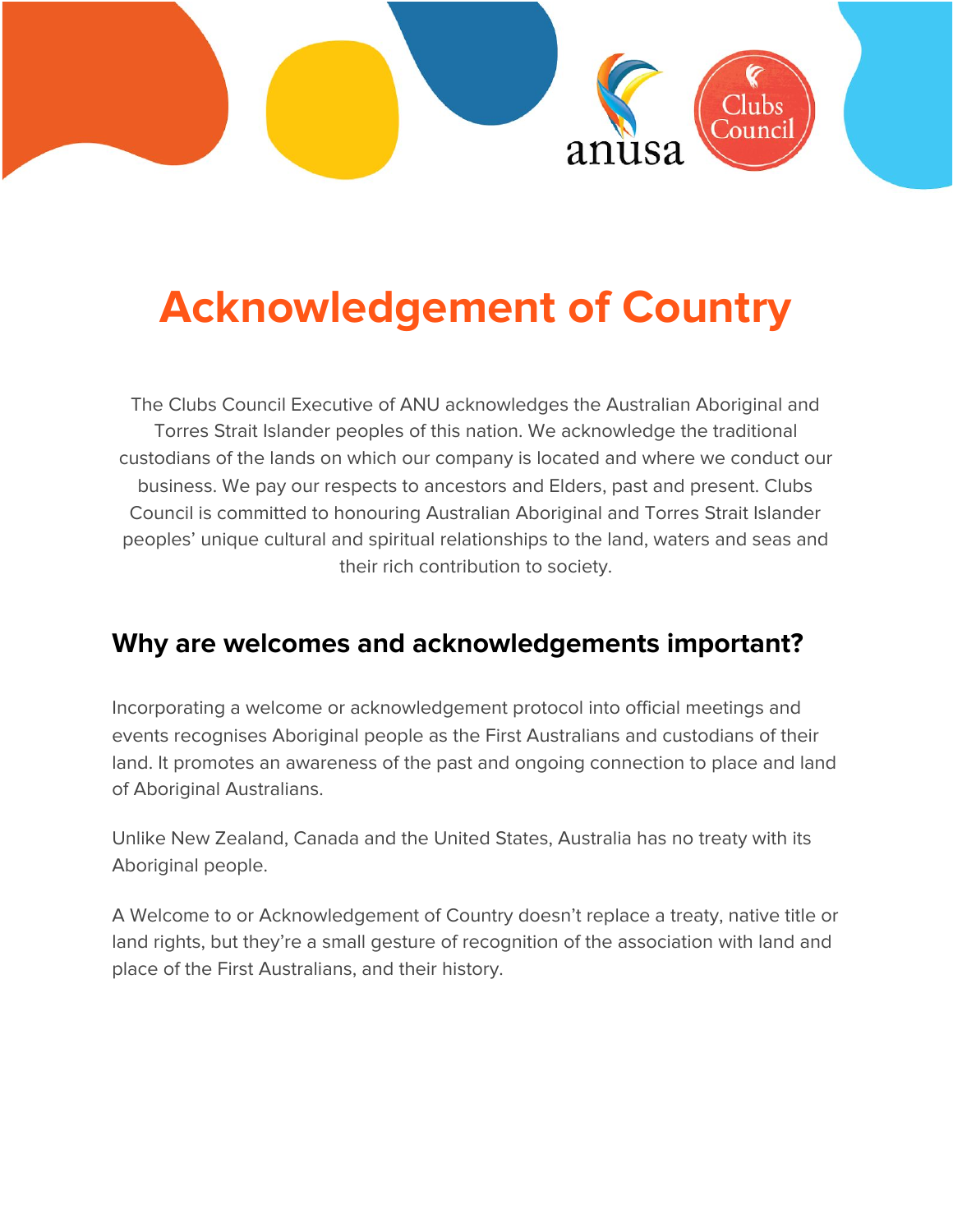# **Welcome to Country vs Acknowledgement of Country**

'Welcome to Country' is an important ceremony by Aboriginal people and inviting them to perform it helps non-Indigenous people recognise Aboriginal culture and history. An 'Acknowledgement of Country' can be done by everyone, Indigenous or non-Indigenous, to pay respect to the fact that one is on Aboriginal land.

#### Tips for an Acknowledgement of Country

Some tips on wording your acknowledgement of country:

● 'Custodians' vs 'owners'?

| Custodians                                                                                                                                      | Owners                                                                                                                                                                               |
|-------------------------------------------------------------------------------------------------------------------------------------------------|--------------------------------------------------------------------------------------------------------------------------------------------------------------------------------------|
| 'Custodians' reminds of the ongoing<br>obligation to look after country, and<br>that Aboriginal people don't own the<br>land, but it owns them. | 'Owner' reminds that their land was<br>never formally ceded to anyone and<br>of Australia's history of denying<br>ownership and Aboriginal people's<br>sovereignty over their lands. |

Both terms are in use.

- Include both groups. Always use "Aboriginal and Torres Strait Islanders" to include both distinct First Nations groups.
- Respect Elders. I've capitalised "Elders" as a sign of respect.
- Always include a reference to Aboriginal land.
- Be personal. I've used "I" rather than the organisation's name, or "we", to make the acknowledgement more personal. (It's a single person speaking, after all.)
- Avoid using "emerging leaders" as there is significant discomfort within the Aboriginal community with that term (e.g. who defines the "emerging" leader? Who is a leader?)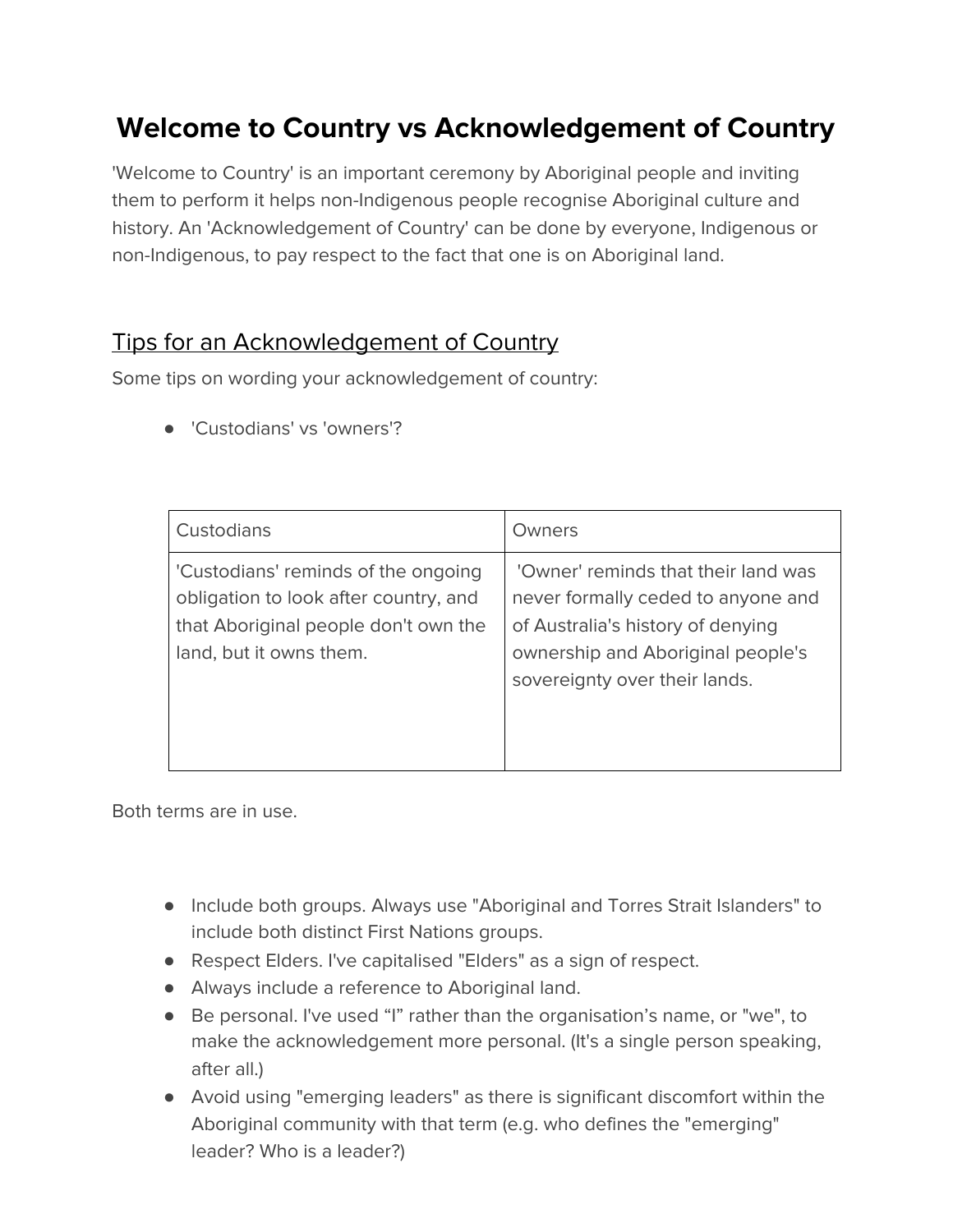FOR ONLINE MEETINGS: Your attendees are likely to be spread across different Aboriginal nations' lands. Ensure to be inclusive, e.g. with "Traditional Owners of the lands we meet on today" and acknowledge "any Aboriginal people joining us today".

#### **Sample Acknowledgements of country**

Remember, the best way to do an acknowledgement of country is one that doesn't fit a pre-designed template but rather is truly one that is meant. However, if you're unsure of what a proper acknowledgement may look like, here are some sample ones.

# **Spoken, when the Aboriginal nation is known**

Replace [Aboriginal group/clan] with the name of the Aboriginal group (e.g. "Gadigal people") and [Aboriginal nation] with the nation's name (e.g. "Eora").

"I wish to acknowledge the custodians of this land, the [Aboriginal group/clan] people of the [Aboriginal nation] nation and their Elders past and present. I acknowledge and respect their continuing culture and the contribution they make to the life of this city and this region."

"I acknowledge that we are meeting on the traditional country of the [Aboriginal nation] people of the [Aboriginal region] and pay respect to Elders past and present. I recognise and respect their cultural heritage, beliefs and relationship with the land, which continue to be important to the [Aboriginal nation] people living today."

"I would like to acknowledge that this meeting is being held on Aboriginal land and recognise the strength, resilience and capacity of [Aboriginal nation] people in this land."

"I would like to acknowledge that this meeting is being held on Aboriginal land, the land of the [Aboriginal group/clan] people of the [Aboriginal nation] nation. I like to pay respect to their Elders past and present."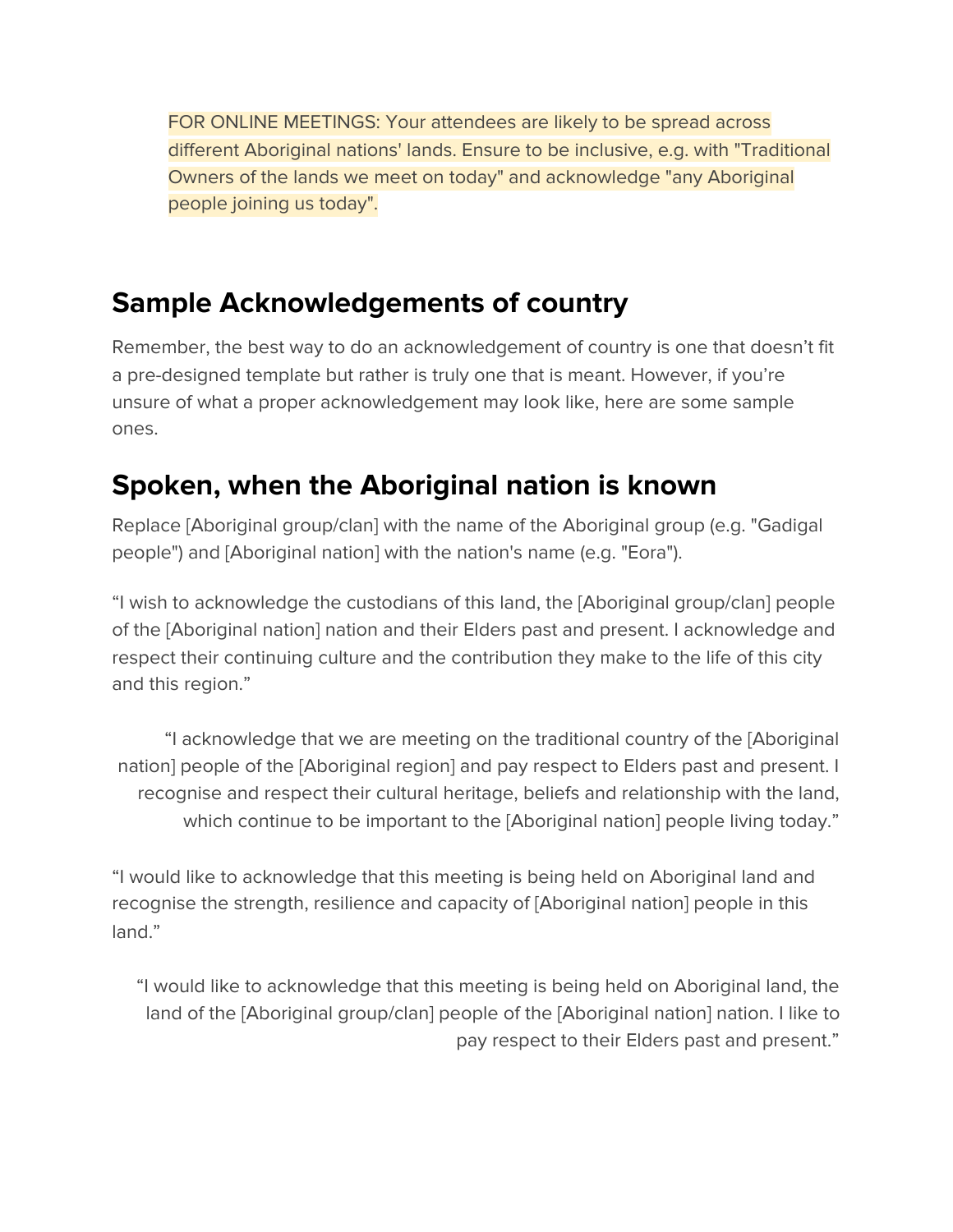"I would like to acknowledge the [Aboriginal group/clan] people who are the traditional custodians of this land. I would also like to pay my respects to Elders past and present of the [Aboriginal nation] nation, and I extend that respect to other indigenous people who are present."

"Before we begin the proceedings, I would like to acknowledge and pay respect to the traditional custodians of the land on which we meet; the [Aboriginal group/clan] people of the [Aboriginal nation] nation."

"I am honoured to be on the ancestral lands of the [Aboriginal group/clan] people. I acknowledge the First Australians as the traditional custodians of the continent, whose cultures are among the oldest living cultures in human history. I pay respect to the Elders of the community and extend my recognition to their descendants who are present."

#### **Spoken, when the Aboriginal nation is not known**

"I acknowledge the traditional custodians of country throughout Australia and recognise their continuing connection to land, waters and community. I pay my respects to them and their cultures; and to Elders both past and present."

"I would like to acknowledge the traditional custodians of the land on which we meet today and pay my respects to the Elders past and present. I extend my respect to the Aboriginal or Torres Strait Islander [people/colleagues/staff/students] who are present today."

"I acknowledge the traditional custodians of the land we have gathered on today. I pay my respects to the Elders past and present, for they hold the memories, the traditions, the culture and hopes of Aboriginal and Torres Strait Islander peoples across the nation."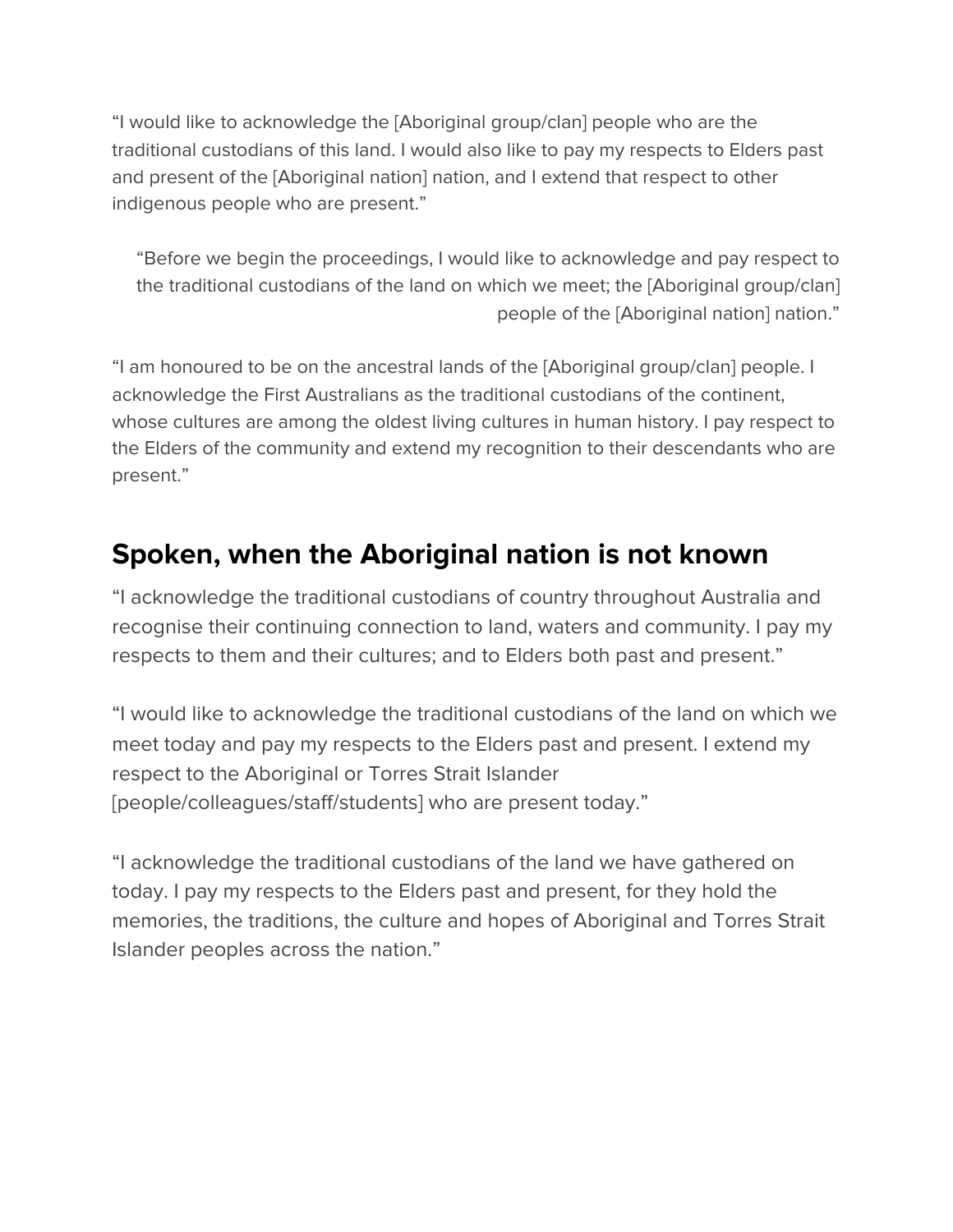# **Printed publications**

To include an acknowledgement on a printed document, ideally it should be placed on the inside front cover, standing alone, in a place of significance.

[Organisation] acknowledges the Australian Aboriginal and Torres Strait Islander peoples of this nation. We acknowledge the traditional custodians of the lands on which our company is located and where we conduct our business. We pay our respects to ancestors and Elders, past and present. [Organisation] is committed to honouring Australian Aboriginal and Torres Strait Islander peoples' unique cultural and spiritual relationships to the land, waters and seas and their rich contribution to society.

#### **Websites and emails**

[Organisation] acknowledges the Australian Aboriginal and Torres Strait Islander peoples as the first inhabitants of the nation and the traditional custodians of the lands where we live, learn and work.

# **Signs**

An increasing number of businesses affix signs to entry areas of their premises. Here's a sample wording:

[Organisation] operates on [Aboriginal nation] country. We acknowledge the [Aboriginal nation] people as the traditional custodians of the [Organisation location] region and pay our respects to [Aboriginal nation] elders past and present. We are committed to a positive future for the Aboriginal community.